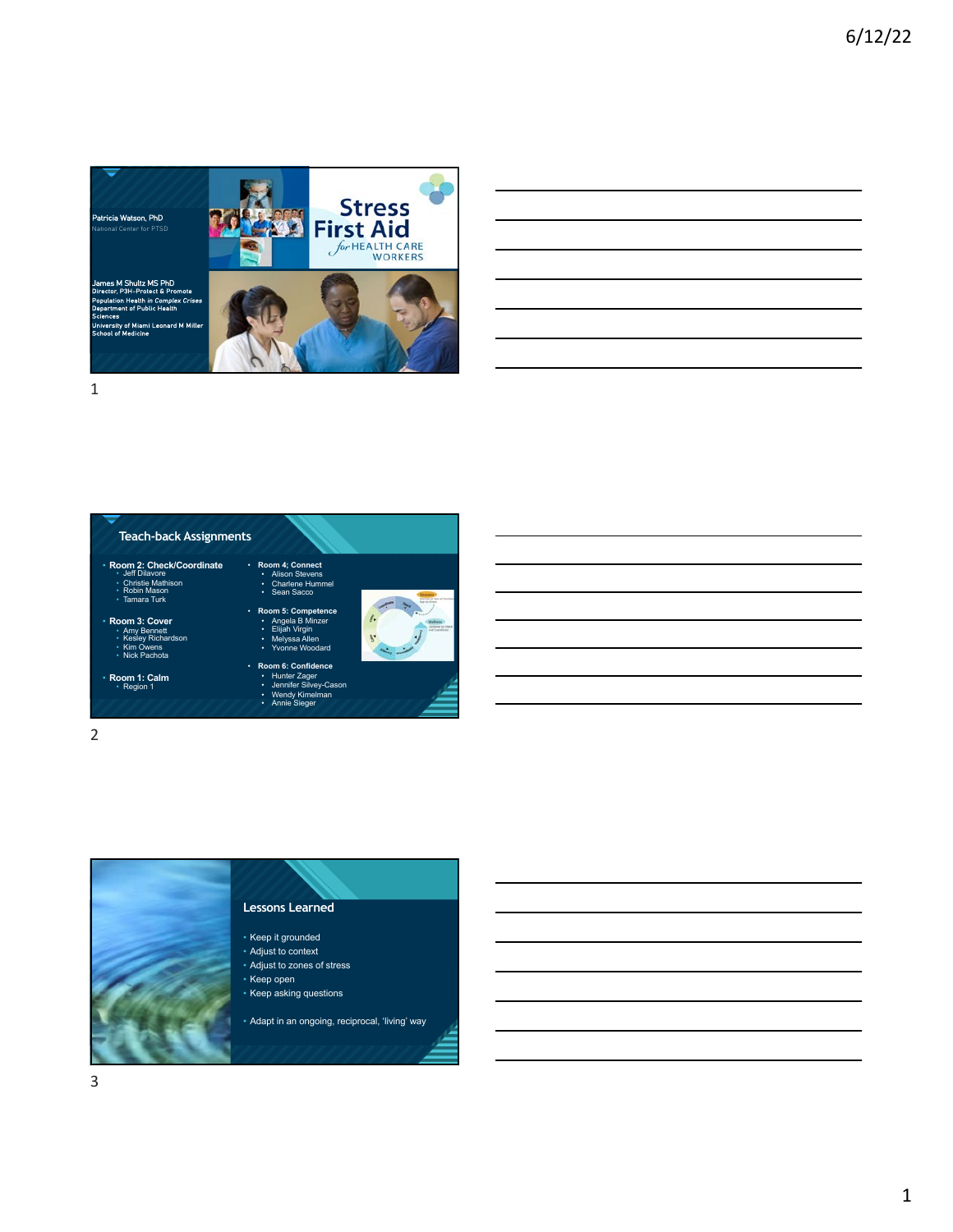



## Get buy-in from unit/department leadership

- Talking points: SFA is a way to improve how you're already working not adding a new burden or replacing anything Goals are to create opportunities for people to access resources that already exist.
- 
- 
- STA can improve enhance natural skills and processes that are<br>siready in place<br>STA requires engagement by peers and leaders it is not a solo<br>activity! It is designed to improve how we work together and<br>support each other



5



• Use the SFA briefing slide set to choose which way to brief teams/units on the model • One 60-minute briefing

• Two 30-minute briefings • Provide HCWs with SFA materials

• SFA Workbook • Handouts on special topics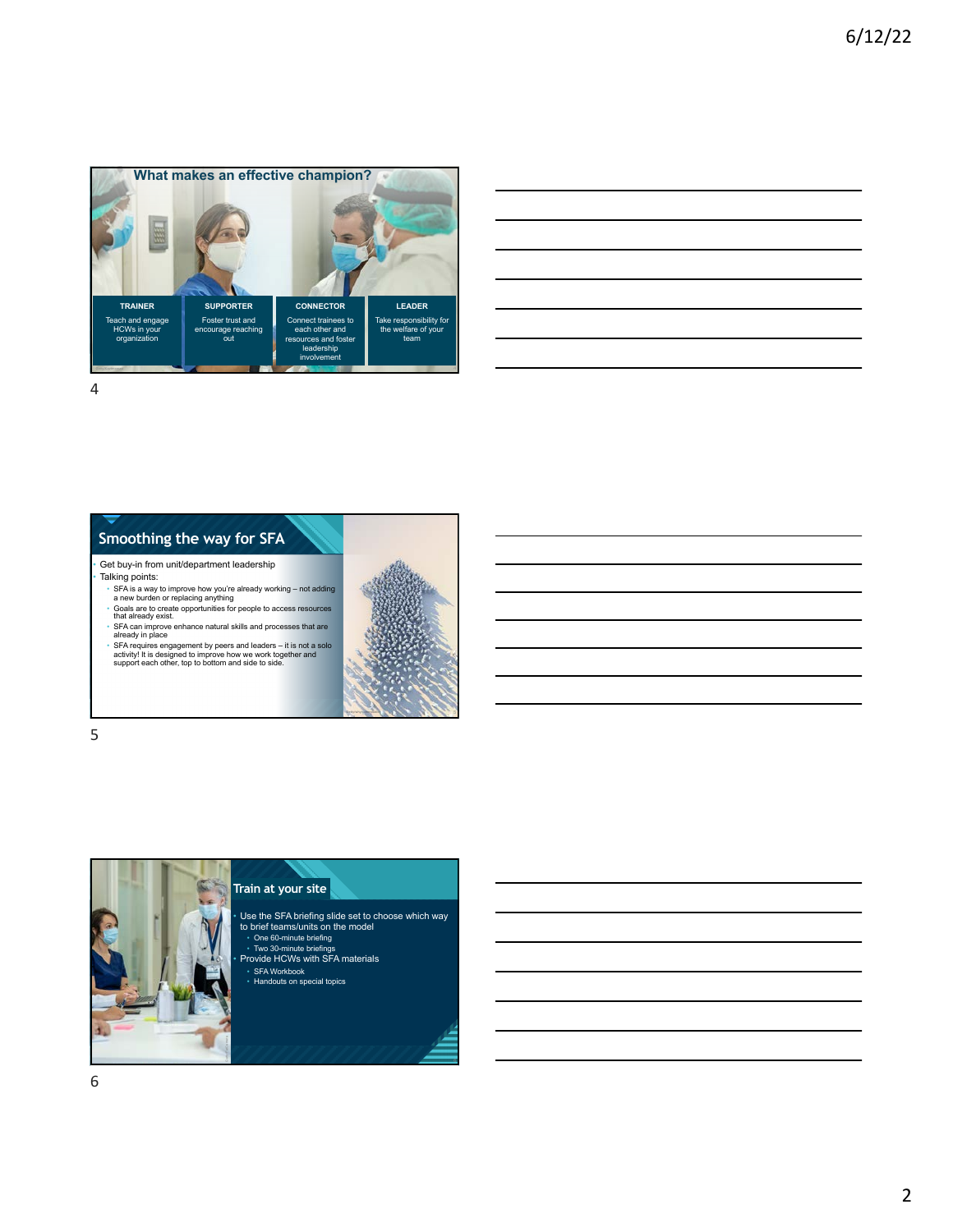

## **Click to edit Massem in the Massem style style style style style style style style style style style style style**

• Regularly add tips or actions that support green zone functioning to staff meetings.

• Determine stress levels with questions such as: • "What does a green shift look or feel like here?" • "How about a yellow shift, or an orange shift?"

• Look for opportunities to embed a brief (2-5 minute) SFA action into unit meeting or activity

7

• Give SFA-related information in ongoing newsletters or other routine communications

7

# **Conduct booster sessions**

• **Conduct 20-30-minute booster sessions virtually or in person** • Use workbook to guide content of booster sessions • Review SFA core actions

- 
- Discuss continuous SFA actions of Check and Coordinate

• Practice scenarios or discuss SFA in the context of current work experiences

• Review and next steps



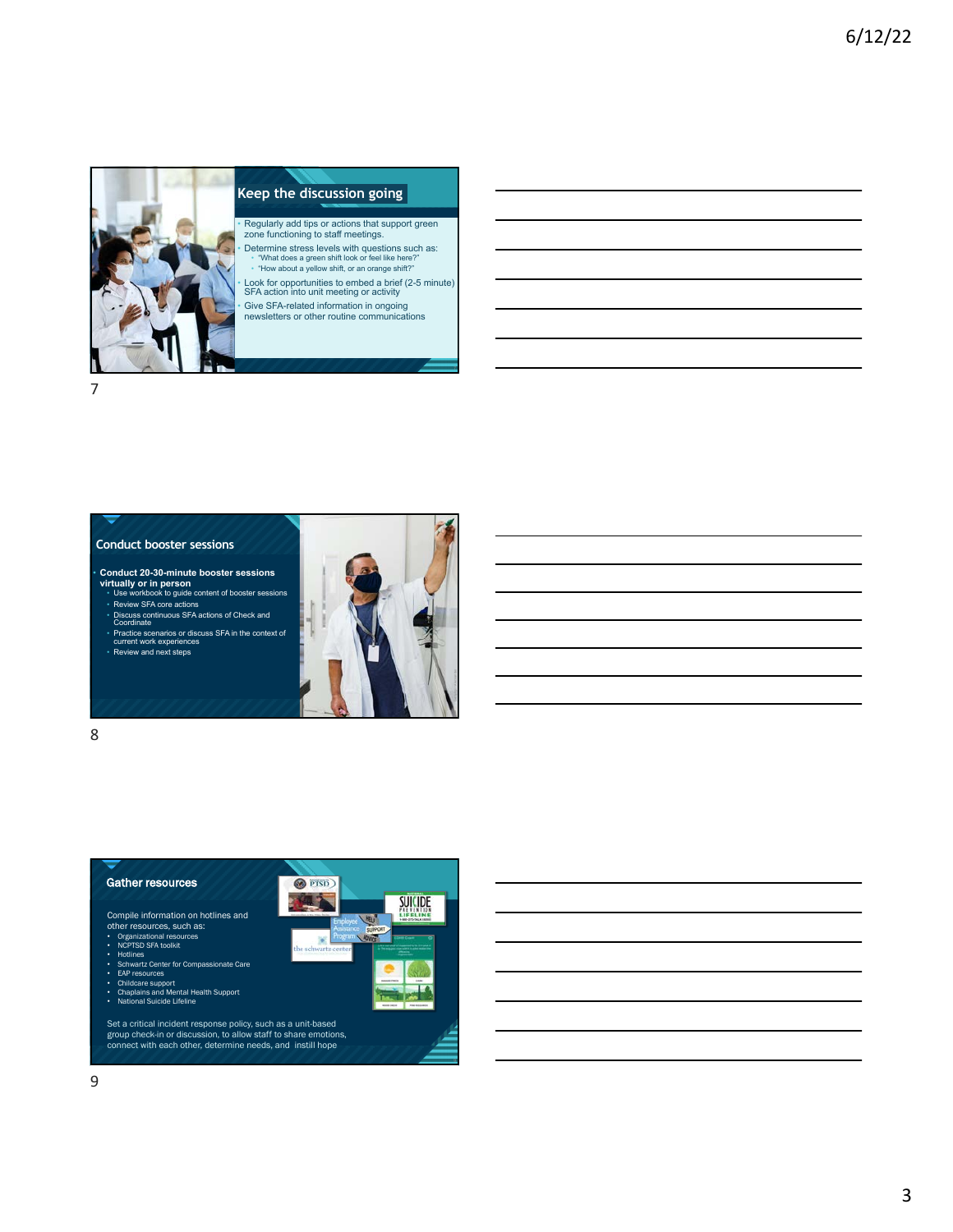

| <u> Alexandro de la contrada de la contrada de la contrada de la contrada de la contrada de la contrada de la con</u>                                                |  | _______                           |
|----------------------------------------------------------------------------------------------------------------------------------------------------------------------|--|-----------------------------------|
|                                                                                                                                                                      |  |                                   |
| ,我们也不会有一个人的事情。""我们的人们,我们也不会有一个人的人,我们也不会有一个人的人,我们也不会有一个人的人,我们也不会有一个人的人,我们也不会有一个人的<br>第一百一十一章 我们的人,我们的人们的人们,我们的人们的人们的人们,我们的人们的人们的人们,我们的人们的人们的人们,我们的人们的人们的人们,我们的人们的人们,我 |  | and the control of the control of |
|                                                                                                                                                                      |  |                                   |
|                                                                                                                                                                      |  |                                   |
|                                                                                                                                                                      |  |                                   |
|                                                                                                                                                                      |  |                                   |





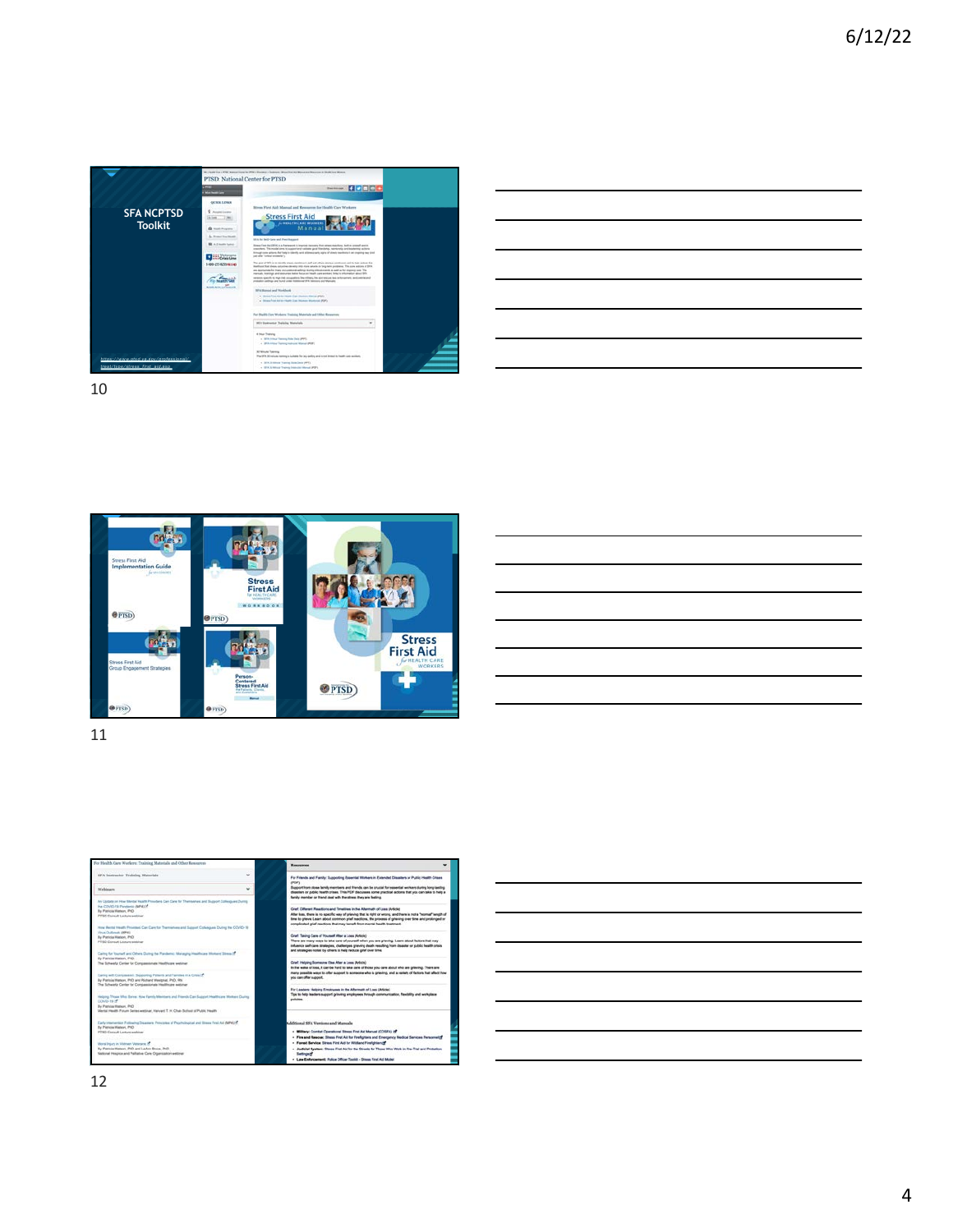





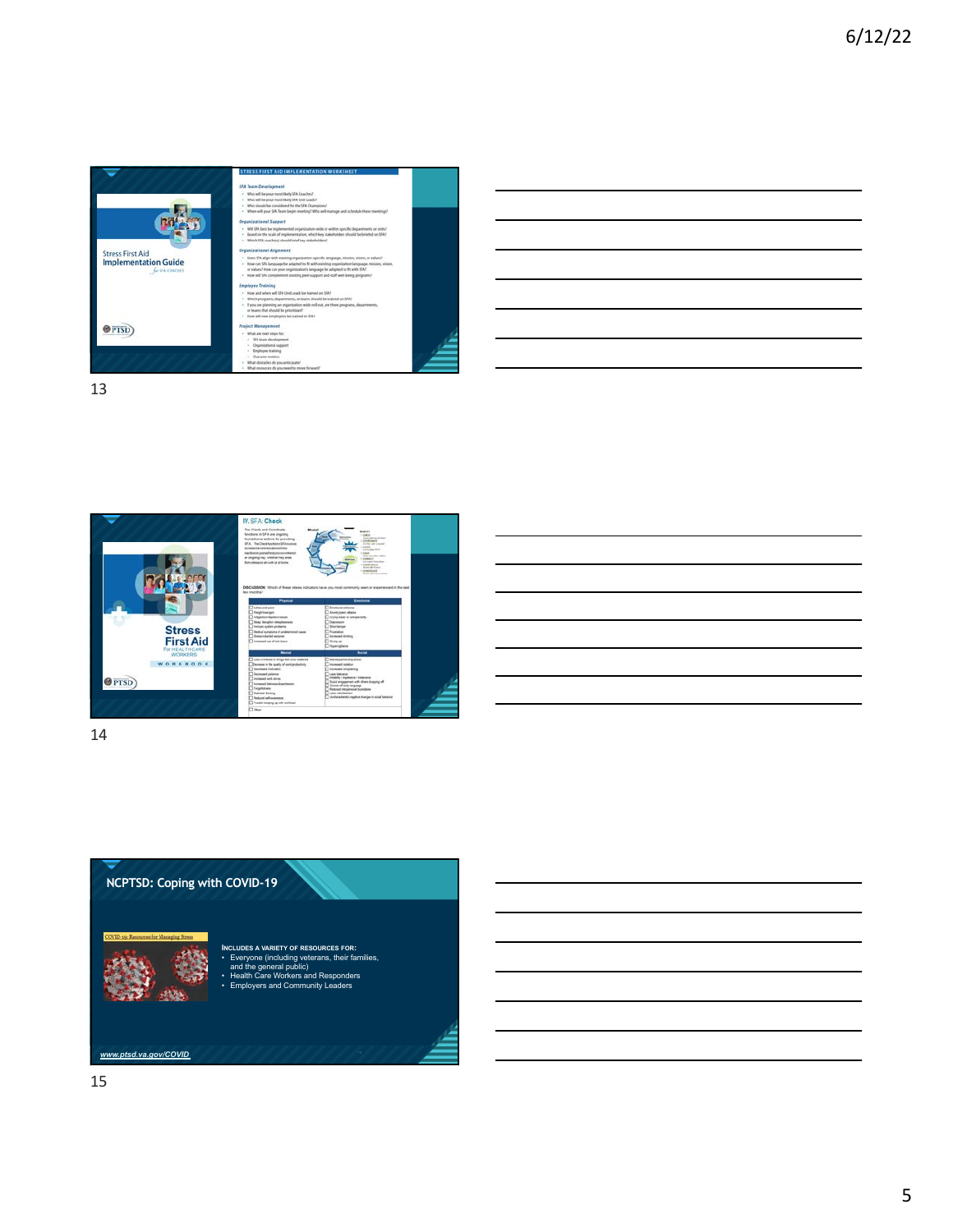

16







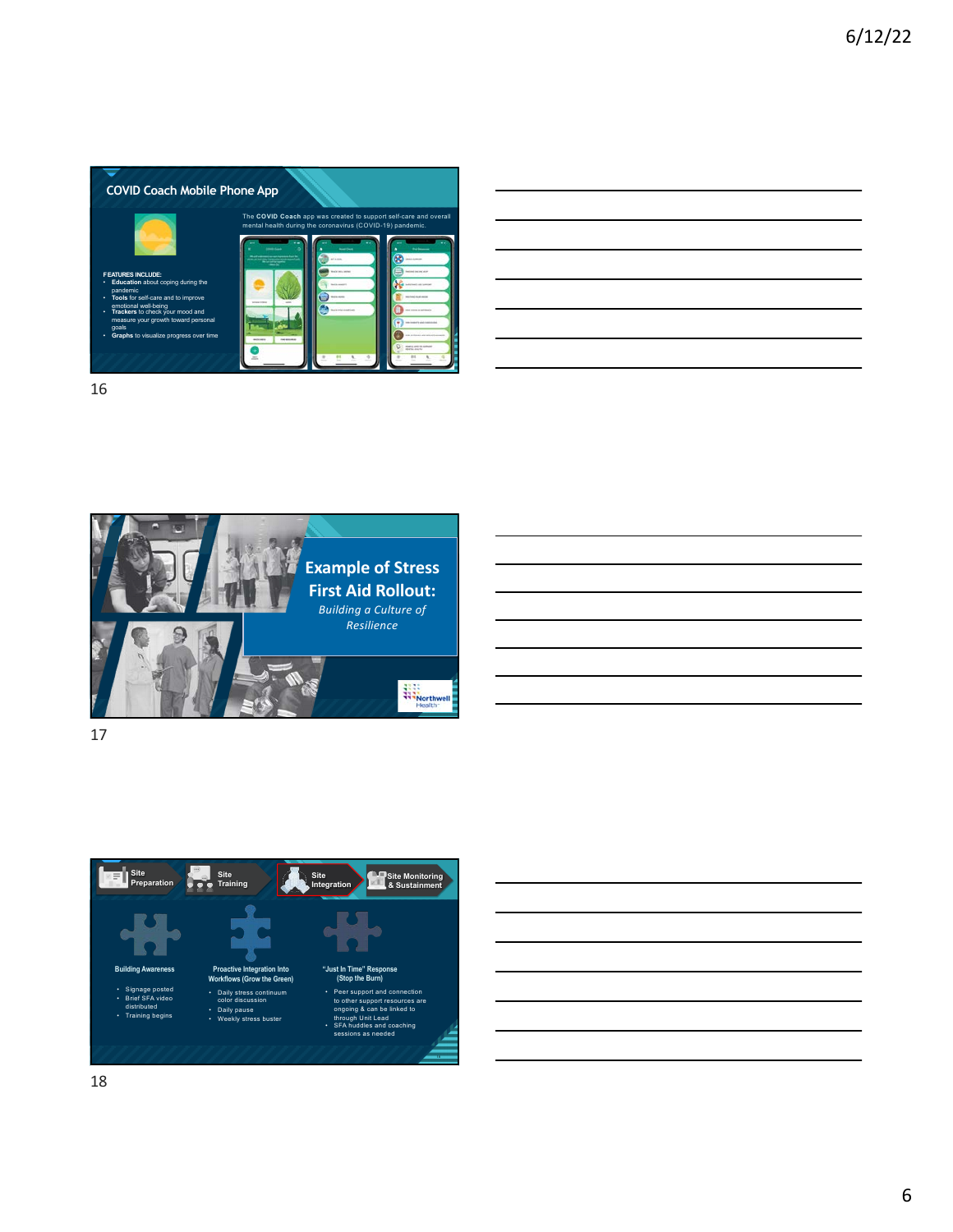



20

## **Click to earned**

- Importance of adapting to local conditions and socialization of SFA
- Engage key collaborators and align with existing supports and programs
- Leadership support and dedicated resources are critical
- Incorporate evaluation throughout
- Importance of mandatory training and processes, with flexibility for application